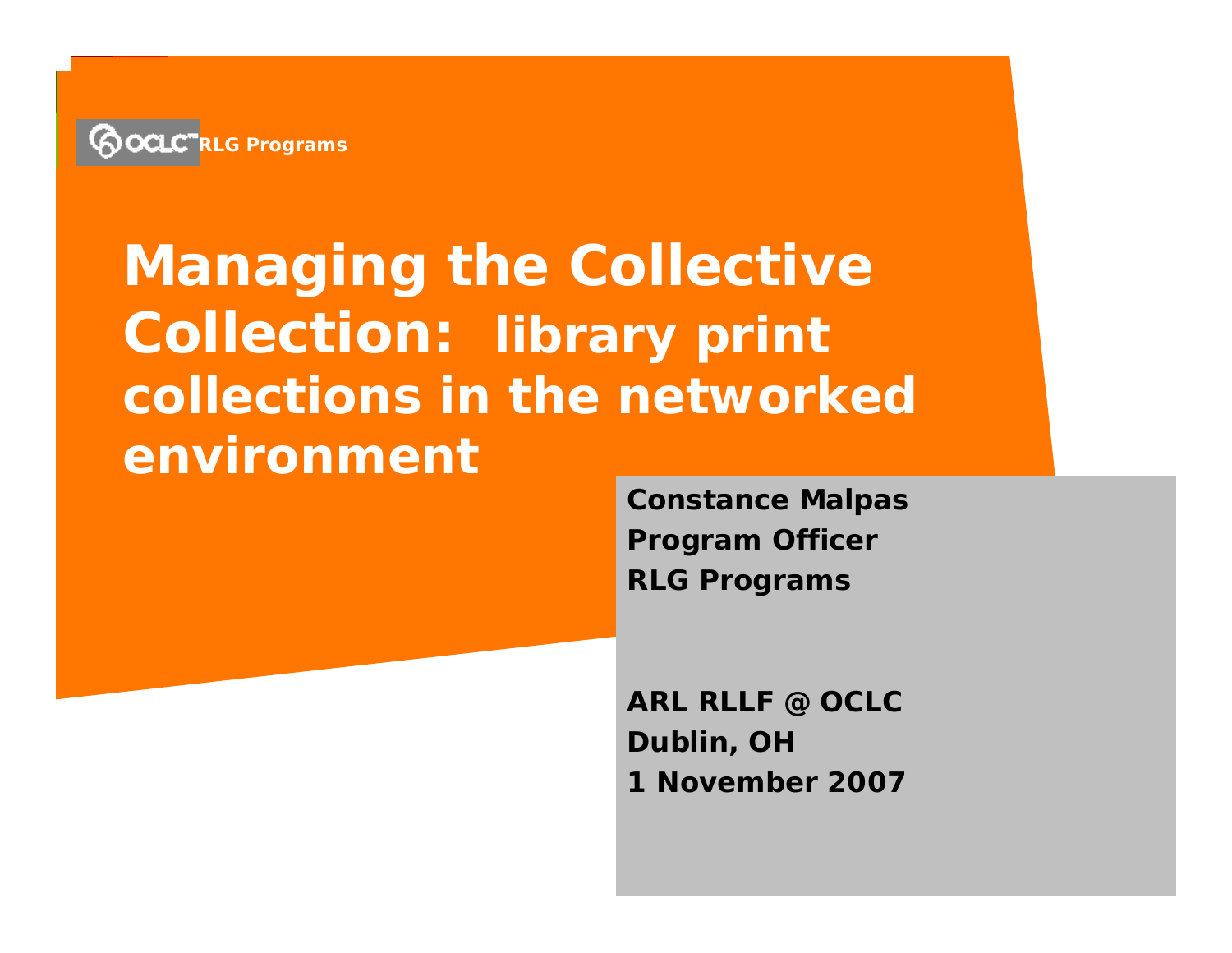## **Moving '***into the cloud'*

…the next wave of corporate productivity gains should be paced by Web 2.0 driven collaboration tools that use *the network as the platform* to enable users to connect 'any device to any content over any combination of networks'

John Chambers, CEO, Cisco Systems, (May 2007)

As quoted by Mary Meeker, Morgan Stanley technology analyst, at the Web 2.0 Summit in San Francisco, October 2007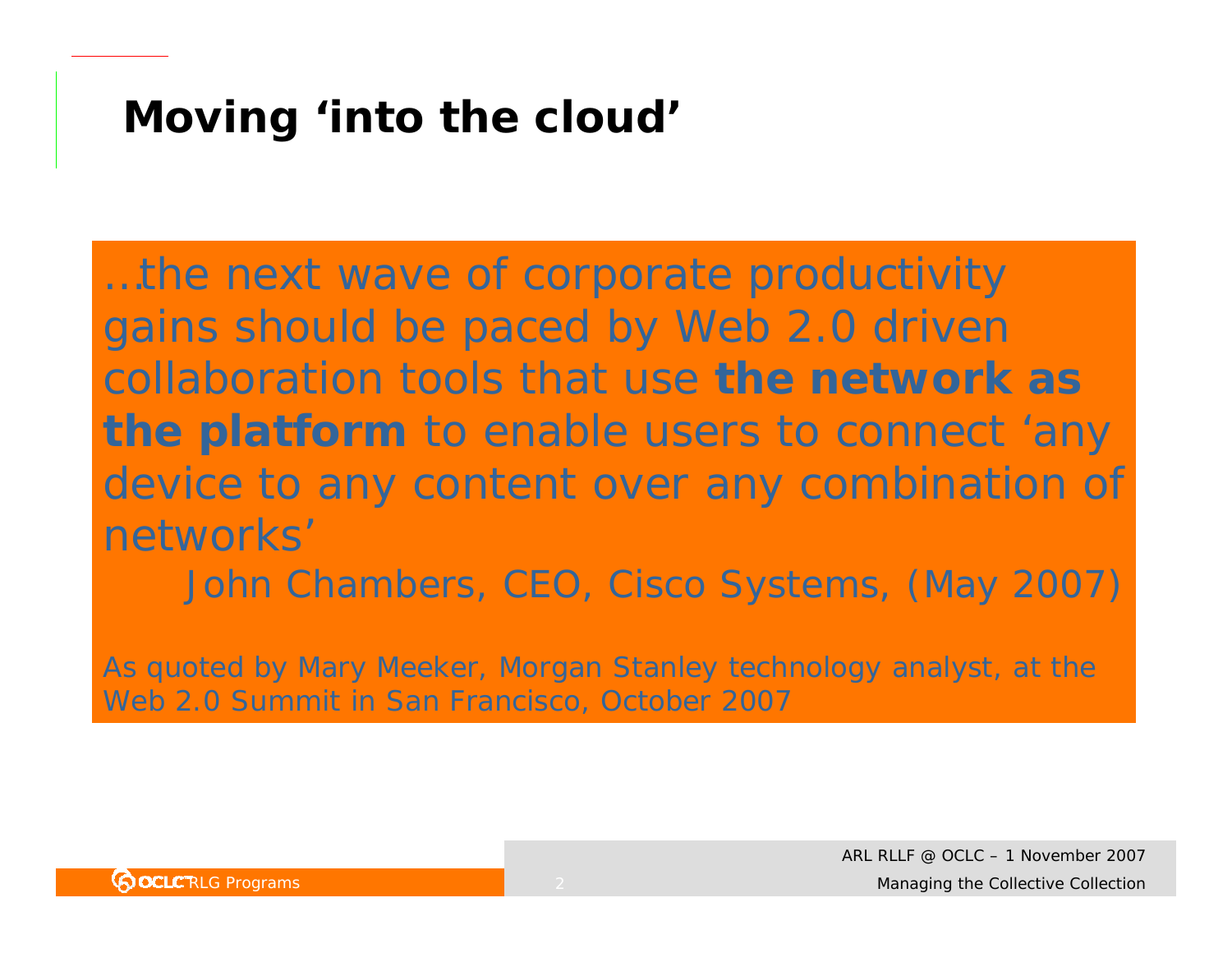#### **Moving '***into the cloud***': modes of transport**



For some, the ascent is easy.

"…*he passed with the cloud from the sight of men*"

**The Ascension of Christ** Hans Suess von Kulmbach (German, born about 1480, died 1521/22) Rogers Fund, 1921 (21.84) **The Metropolitan Museum of Art**

ARL RLLF @ OCLC – 1 November 2007

**POCLC** RLG Programs **COLLECTIVE COLLECTION COLLECTION Managing the Collective Collection**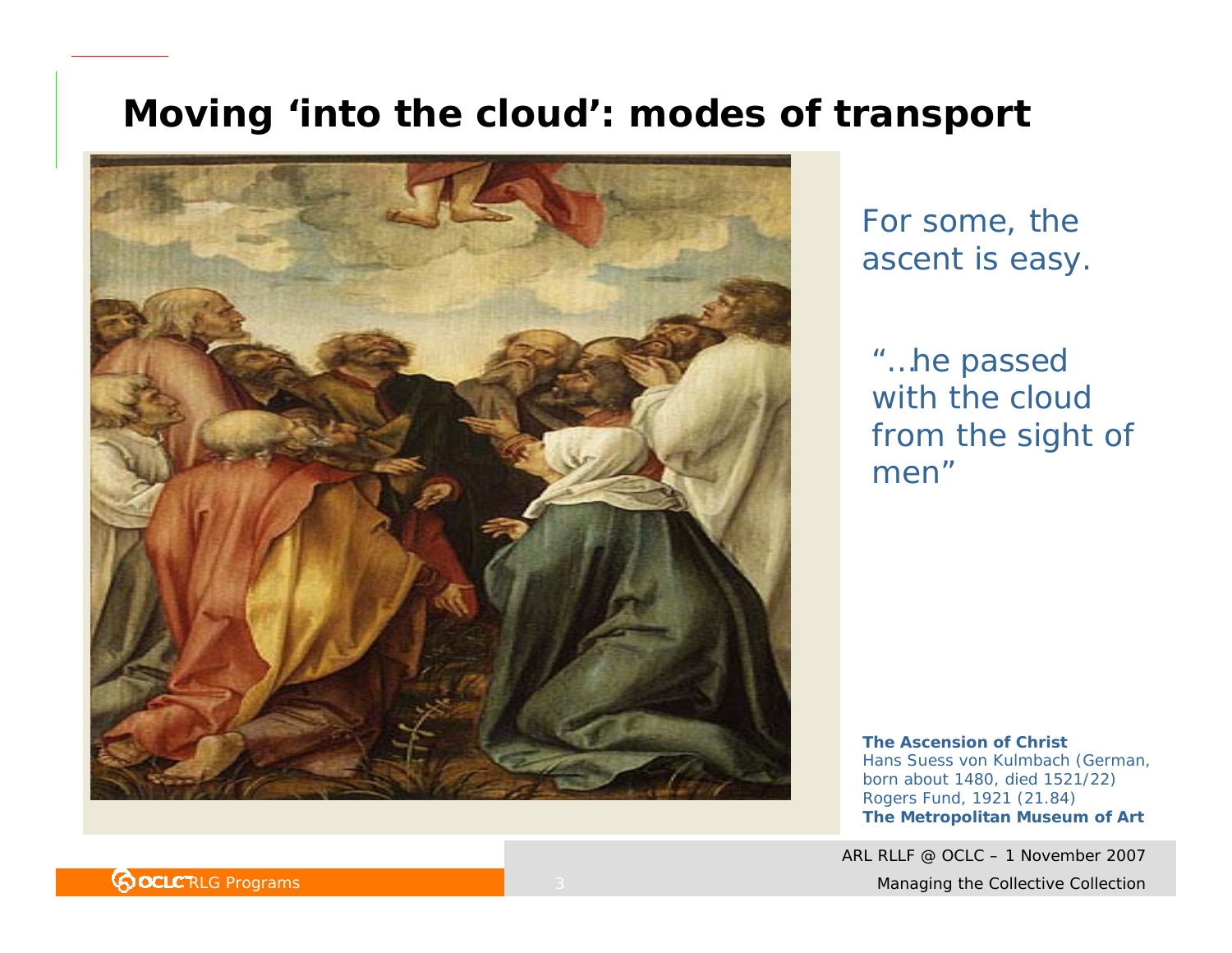#### **Moving '***into the cloud***': modes of transport**



#### In most cases, special assistance is needed.

**The Glory of Saint Marziale** by Sebastiano Ricci (1659-1734); Saint Marziale, Venice, Italy; Cameraphoto/Art Resource, New York**Ceiling fresco in the Church of San Marziale. Venice, Italy**

ARL RLLF @ OCLC – 1 November 2007

**POCLC** RLG Programs **COLLECTIVE COLLECTION Managing the Collective Collection**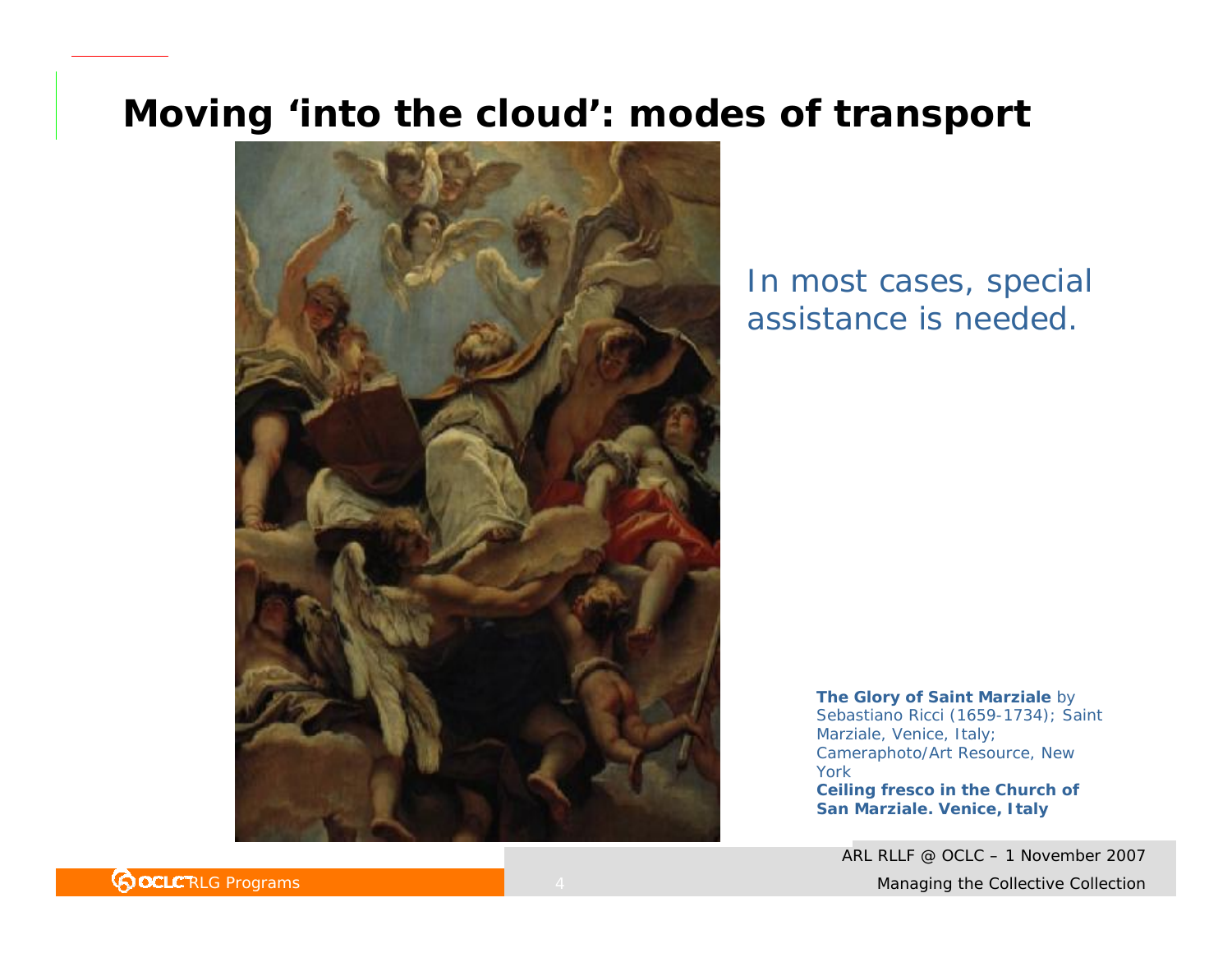#### **OCLC Programs & Research Themes**

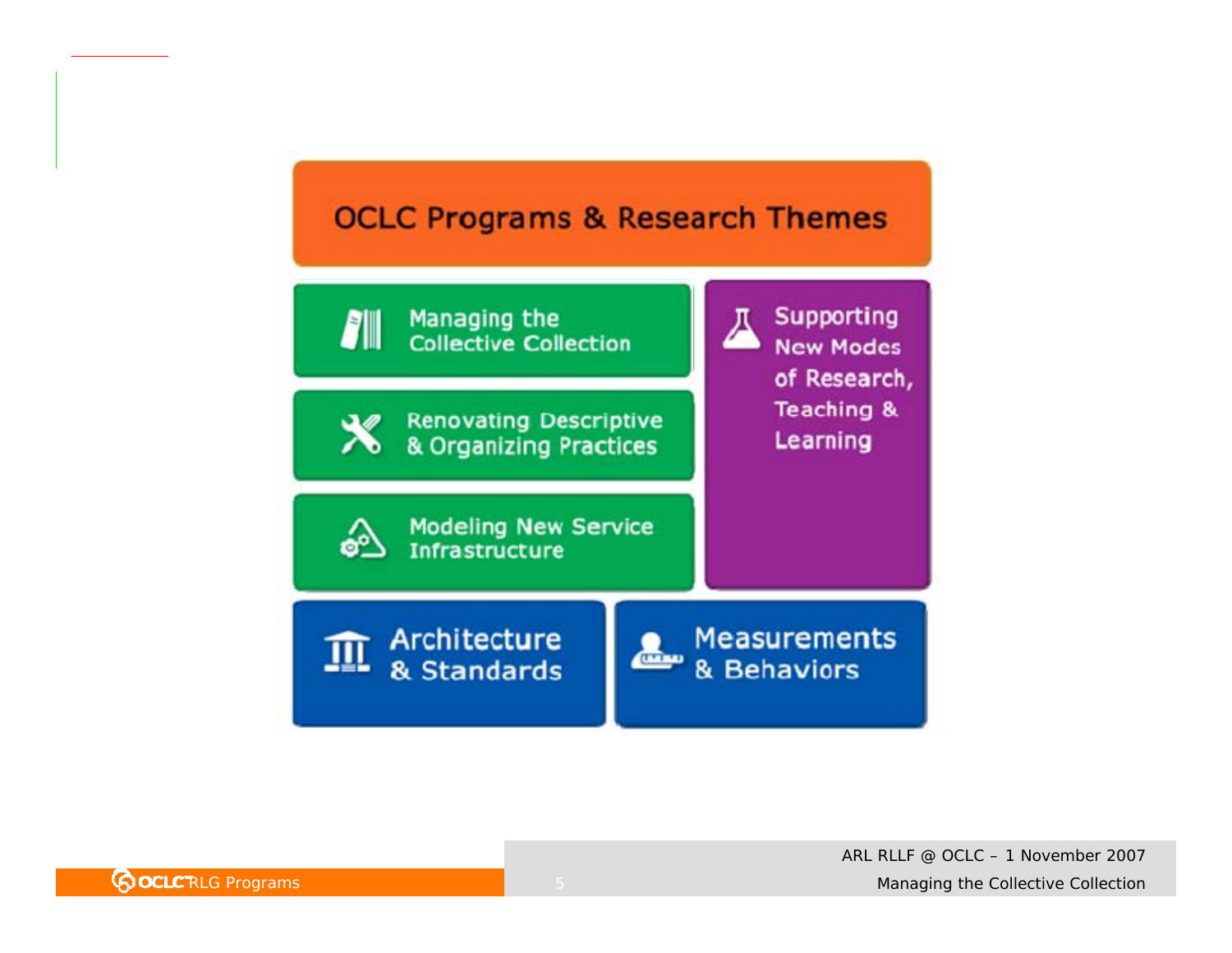## **The RLG Programs approach:**

- $\mathcal{L}_{\mathcal{A}}$  *Assess the landscape*: capture community priorities and trends through face-to-face encounters, working groups, interviews and data analysis
	- U, Group meetings, conference presentations, white papers
- $\mathcal{L}_{\mathcal{A}}$  *Strategize:* determine where community investment is most likely to contribute near-term value
	- $\overline{\phantom{a}}$  "Calls to action", internal and external advisory groups, participation in internal product planning
- $\mathbb{R}^2$  *Collaborate:* work with partners to implement change at the local, group and global level
	- L. Formulate policies, prototype services, partner with external agencies to leverage collective assets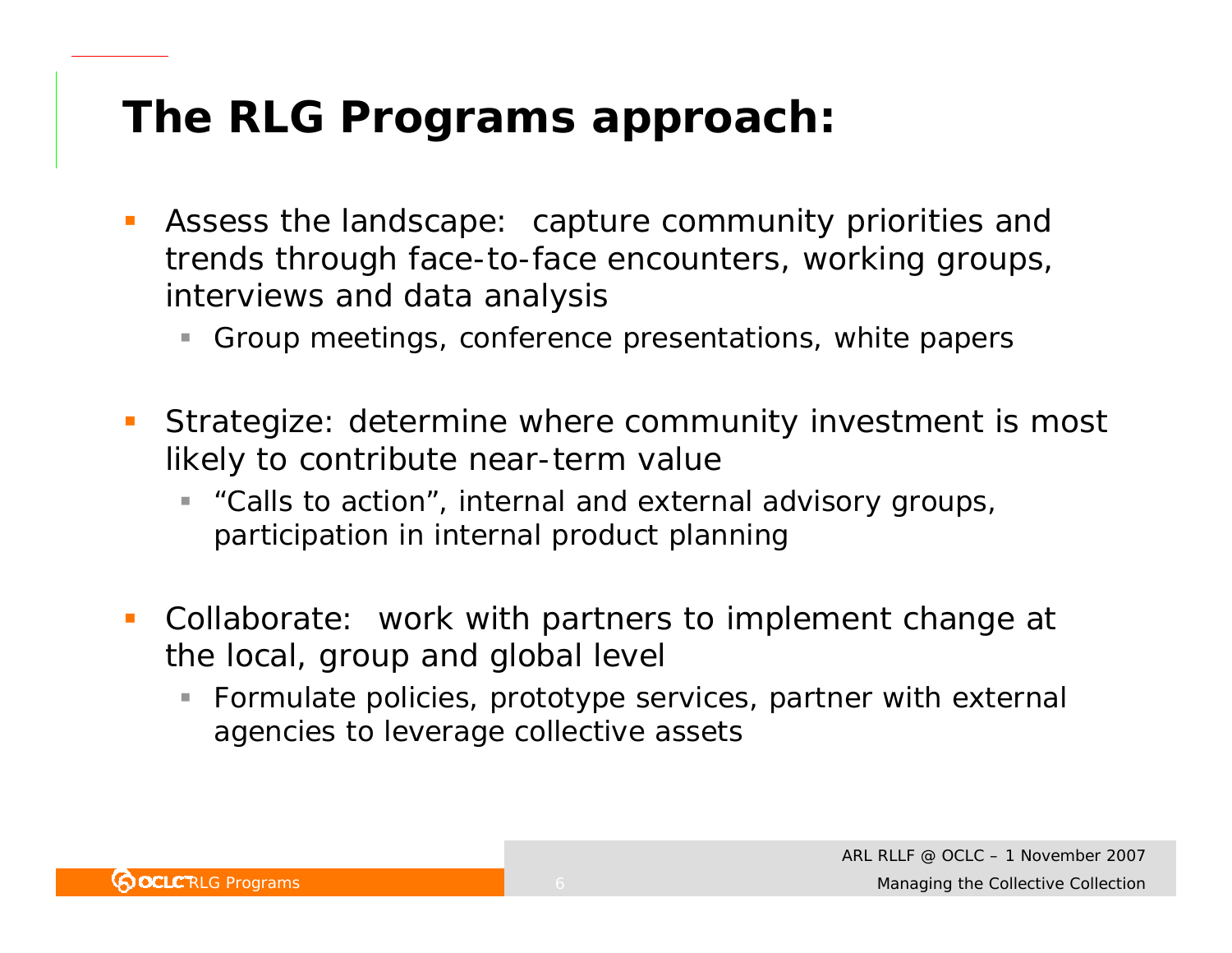# **Last Copies - Managing Risk**

*Assessing and characterizing 'uniqueness' in the aggregate book collection, enabling institutions to make better-informed decisions about the disposition of local holdings*

- $\mathcal{L}_{\mathcal{A}}$  Content characterization: WorldCat sample – English cataloging only
	- Ì. Material and format/genre types: theses, gov't docs, pamphlets, conference proceedings, literature etc.
	- $\mathbb{R}^n$ Unique works vs. unique manifestations; extending previous work
	- Ghosts: local holdings no longer exist
	- u, Watch for findings in November/December
- п Geographic and institutional distribution: ARL community
	- $\blacksquare$ 6.9 M unique print book titles held by 123 ARL institutions in North America
	- П 14% of unique holdings were published after 1999 – uniqueness of 'first copies' subject to erosion
	- $\mathcal{L}_{\mathcal{A}}$  7% of unique holdings represent theses and dissertations – intrinsically unique content
	- ш Distribution patterns vary by tier, suggesting shared collection priorities and (perhaps) opportunities for collaboration

Research lead: Ed O'NeillPrograms lead: Constance Malpas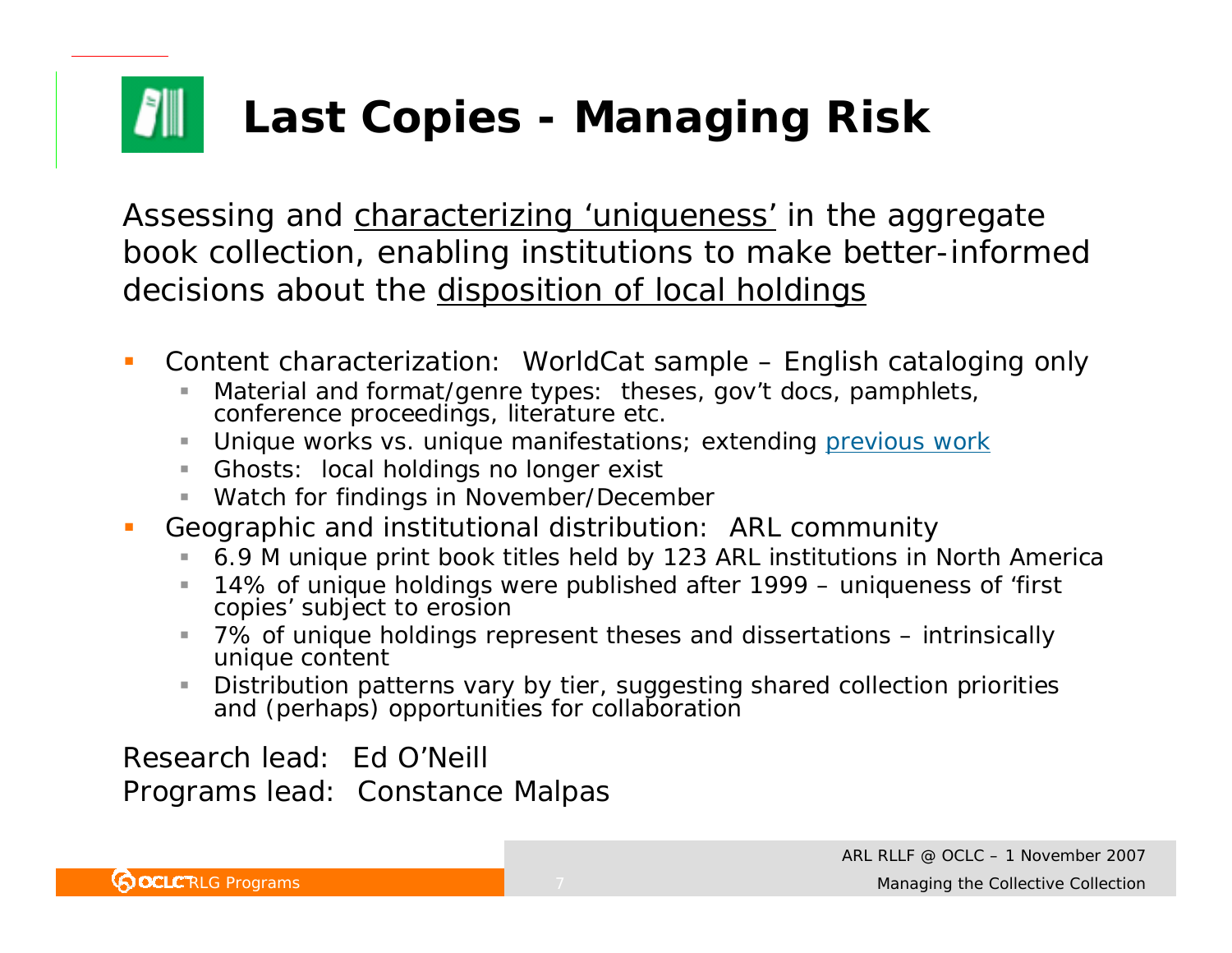#### **Distribution of Unique Titles: ARL RLLF sites**



ARL RLLF @ OCLC – 1 November 2007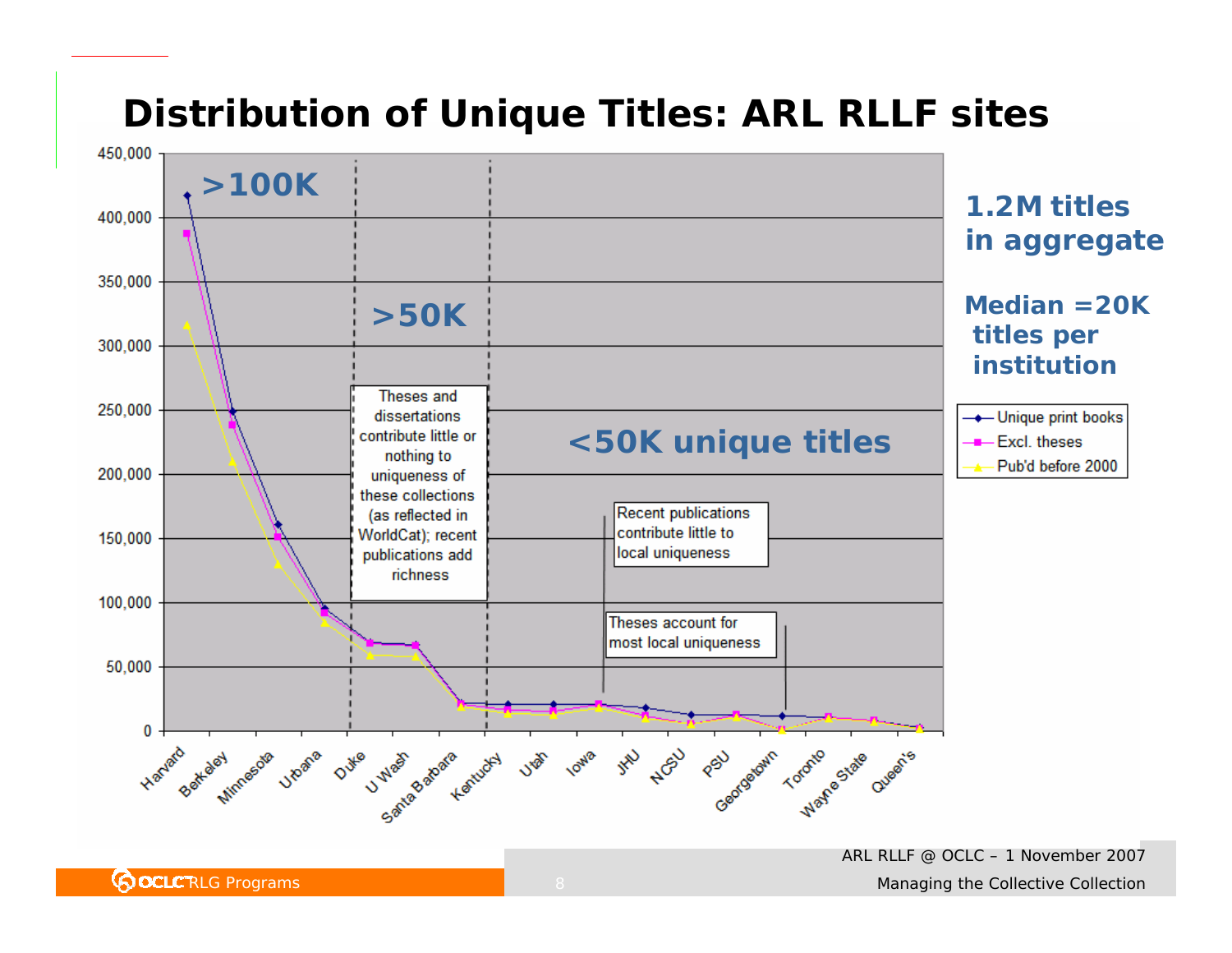## **Last Copies – Content Characterization**

### **Collections Grid**

A framework for representing content

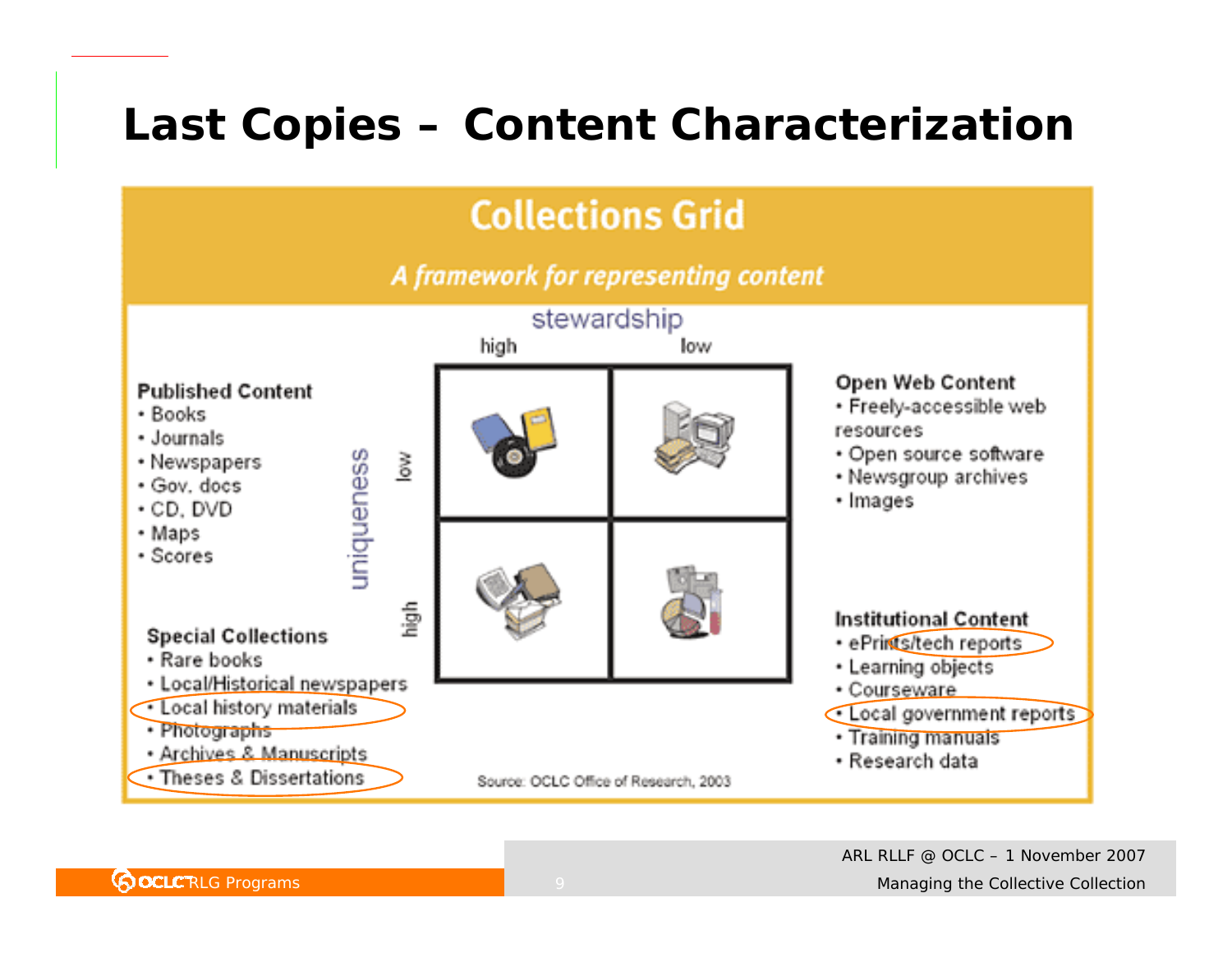# **Shared Print Collections**

*Promoting effective disclosure and management of aggregate holdings, moving institutional holdings and services 'into the flow', building library Web scale on a global scale*

- $\mathbb{R}^n$ **North American Storage Trust - community engagement** 
	- I. Leverage existing network of off-site storage collections to manage system-wide redundancy while reducing local costs
- $\overline{\phantom{a}}$  Collaborative Collection Management Trust – pilot project
	- Explore use of aggregated holdings and circulation data to support local and group decision-making about growth and management of library print collections
- $\mathbb{R}^n$ "Library Offsite Storage and the Future of Library Print Collections" - commissioned white paper by Lizanne Payne
	- L. Evidence-based assessment of library storage practices in North America with recommendations for future action

Programs lead: Constance Malpas Product management lead (CCMT): David Millikin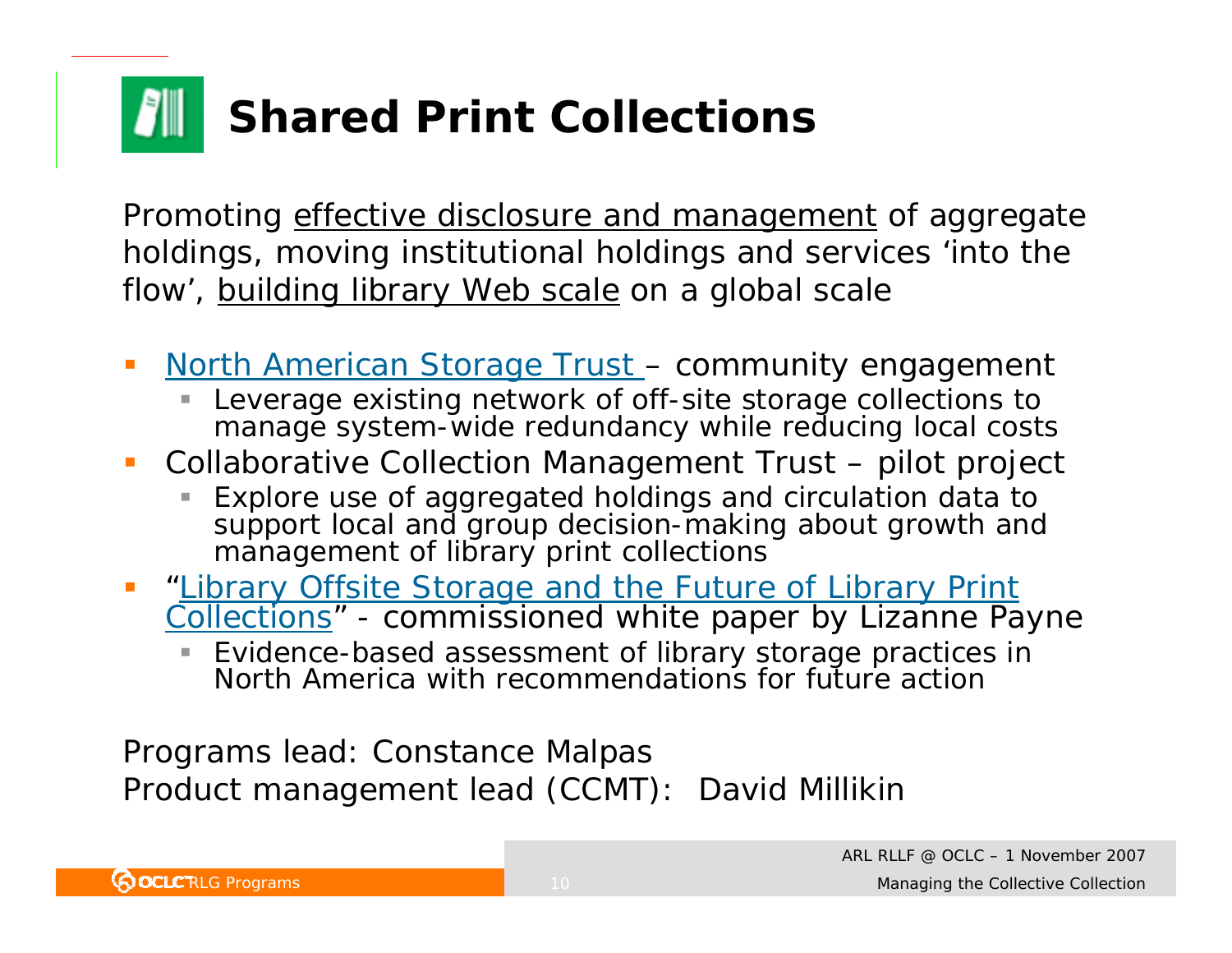

ARL RLLF @ OCLC – 1 November 2007

**ROCLC** RLG Programs **COLL RUG** 2014 **Managing the Collective Collection**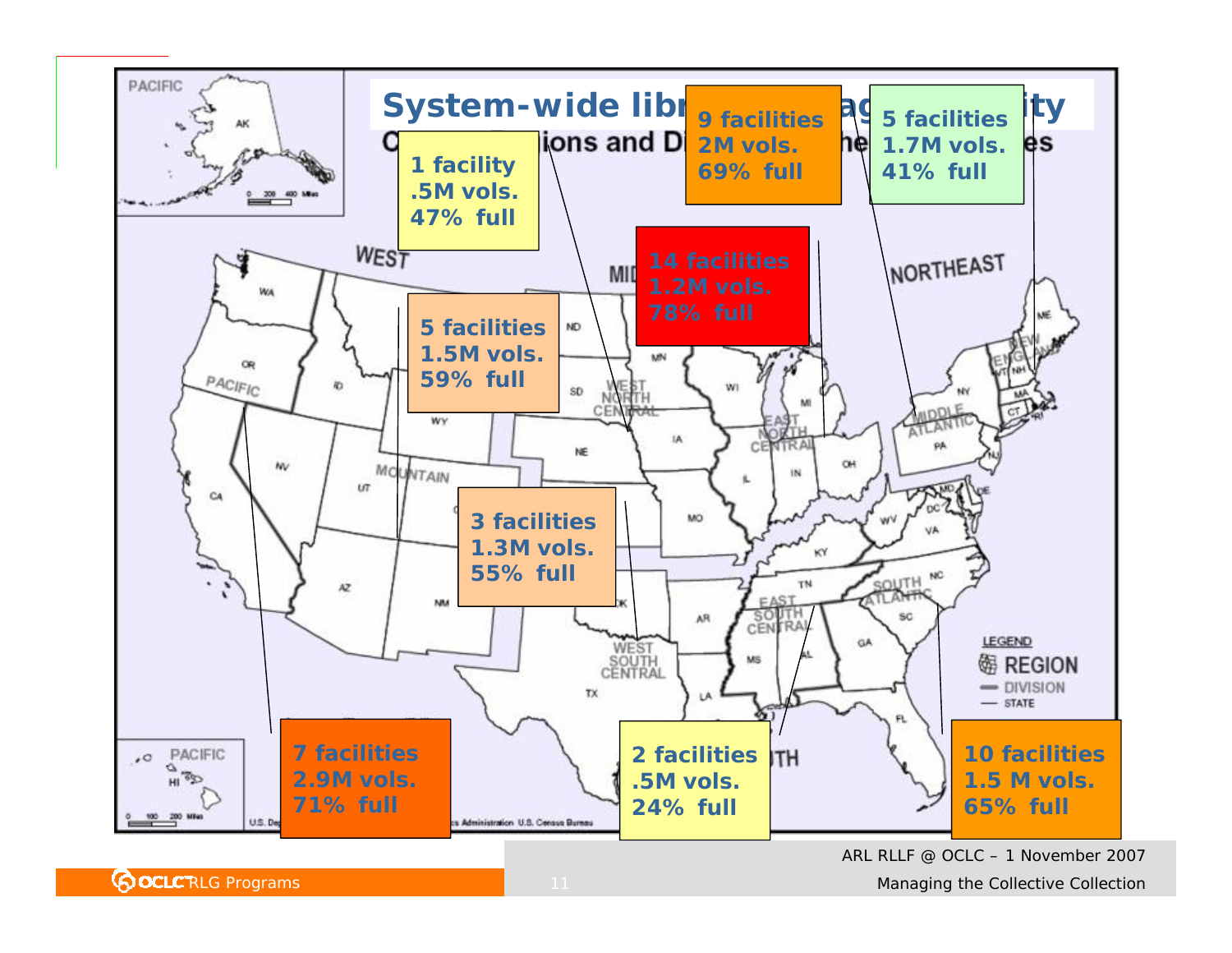# **Mass Digitization**

*Exploring the challenges of bringing library content online in an environment where discovery is mediated by large information hubs; understanding the impact of large-scale text aggregations on scholarship and learning*

- $\mathcal{C}$  Model agreements for public/private partnerships
	- $\overline{\phantom{a}}$ Invitational meeting held in New York, June 2007
	- $\overline{\phantom{a}}$  Explored the costs and benefits of partnering with commercial entities to bring library collections online; pooled expertise on negotiating tactics
	- ш Final report to appear in D-Lib magazine, November/December 2007
- $\mathcal{L}_{\mathcal{A}}$  Large-scale conversion of special collections
	- Standing-room-only pre-conference at SAA (August 2007), hosted by Newberry Library, focused on how to move more special collections online, more quickly
	- $\overline{\phantom{a}}$ Culminated in "Shifting Gears" – a recommendation to adopt a digitization mandate driven by access, unleashed from traditional selection and cataloging workflows, and focused on moving content to the Web

Programs lead: Ricky Erway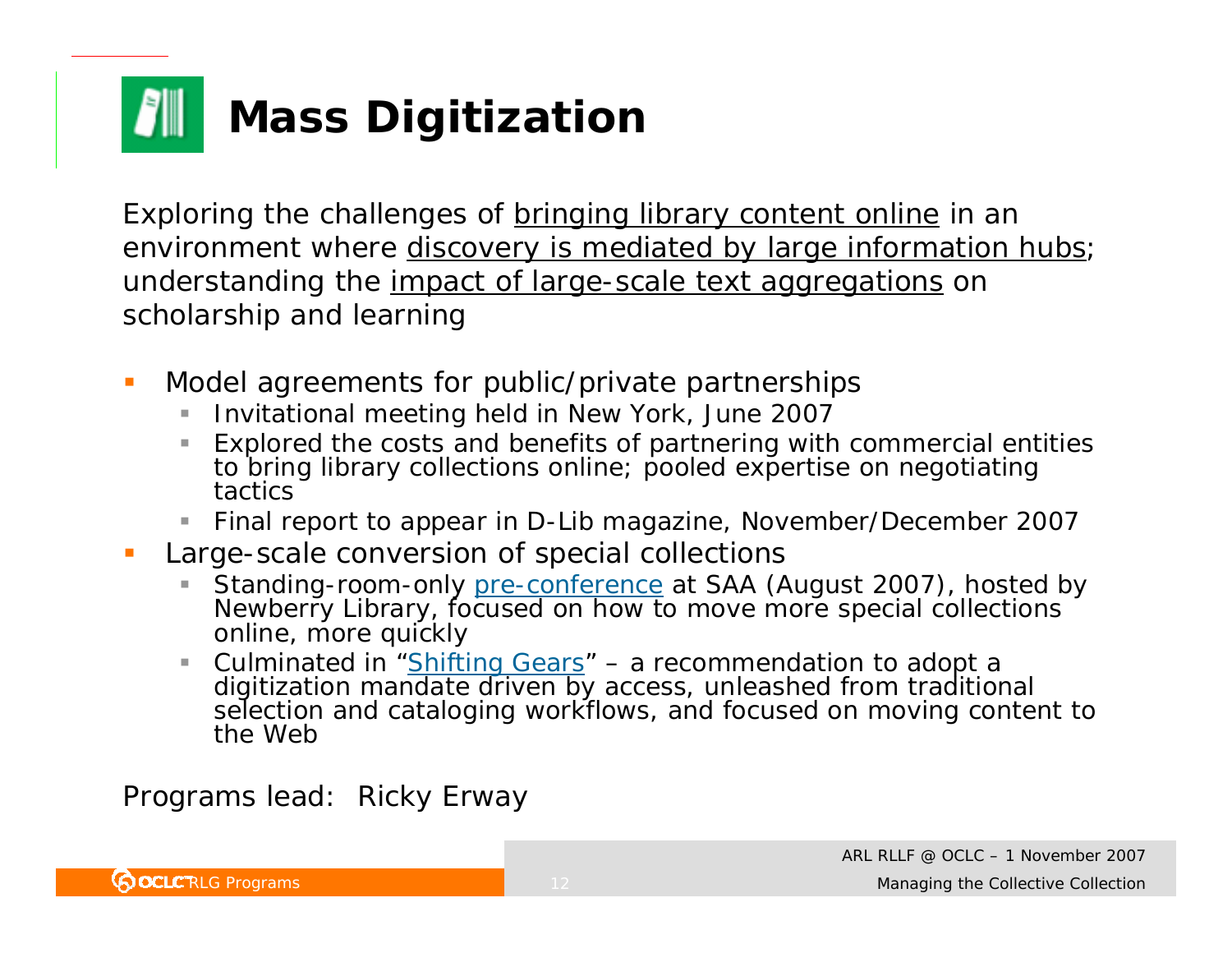## **Shifting Gears, Getting into 'the Flow'**

#### Shifting Gears: Gearing Up to Get Into the Flow

The essay, like the forum, focuses on digitization and related processes, but intentionally does not encompass technical specifications for various formats, born digital materials, nor rights issues (which warrant similar essays for each topic). It intends to be provocative. Not all of the ideas presented here will apply to a particular situation, but hopefully they will stimulate consideration of appropriate ways to move forward.

Special collections are stuck in an eddy, while the mass of digitized books drift by in the current of the mainstream. We need to jump into the flow or risk being left high and dry.

#### 1. Access vs. preservation-Access wins!

Many of our digital initiatives have stressed the importance of preservation, leaving access as an afterthought (the idea being if you capture preservation-quality; you can always derive an access copy). In reality, due to the very special nature of these often unique materials, we will always preserve the originals to the best of our ability. In light of recent programs for the mass digitization of books, if special collections and their funding continue to be marginalized, our administrations may not keep us around to attend to the originals.

In the past, we've seethed our doubts by repeating the mantra, "we'll only get one chance to do it, so it's got to be done right." Experience has shown that that is not in fact the case. Oftenwe do go backwhen the technology improves orwhen we better understand our users' needs. We need to put on our helmets now and go for the biggest bang for the buck in terms of access.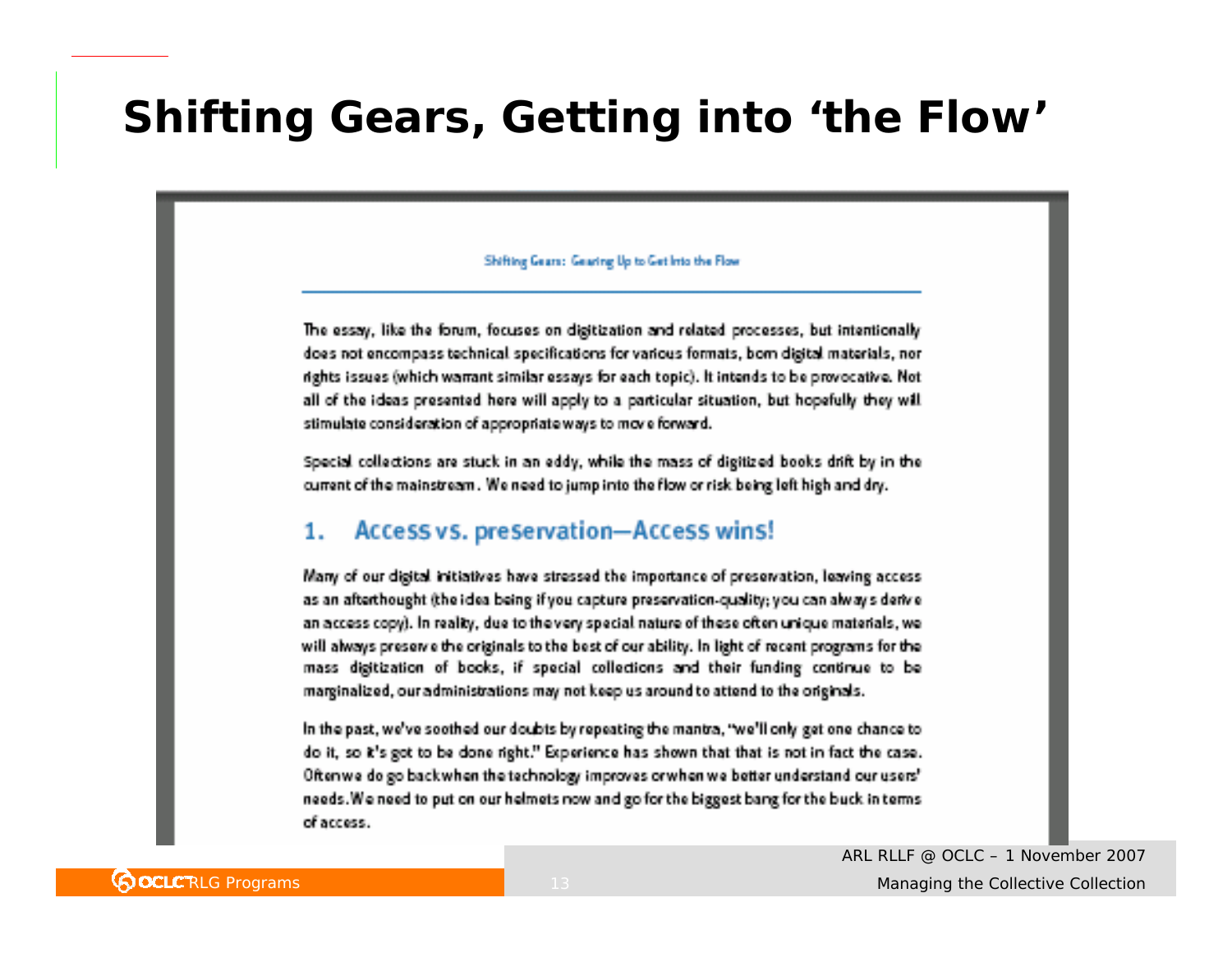# **Collaborative Collection Management**

*Leveraging the networks of trust that we've built over 15 years of collaboration in the resource-sharing community, to move collection-sharing practices 'beyond borrowing'*

- $\mathcal{L}_{\mathcal{A}}$  RLG Collections Summit (November, 2007) Host: University of Pennsylvania
- $\mathcal{C}$  Invitational meeting will explore cultural, technological and organizational obstacles to the cooperative solution of 4 key objectives
	- $\blacksquare$ Retention of last copies
	- $\blacksquare$ Ensuring back-up to online access
	- ш Expanding coverage, reducing duplication
	- **College** Shared access to low-use collections
- $\mathcal{L}_{\mathcal{A}}$  Collections and Access managers from 34 research institutions in North America, the UK and Ireland
- $\mathcal{C}$  Outcomes: recommended strategies at the local, group, and network levels; concrete next steps and "assignments"

Programs lead: Dennis Massie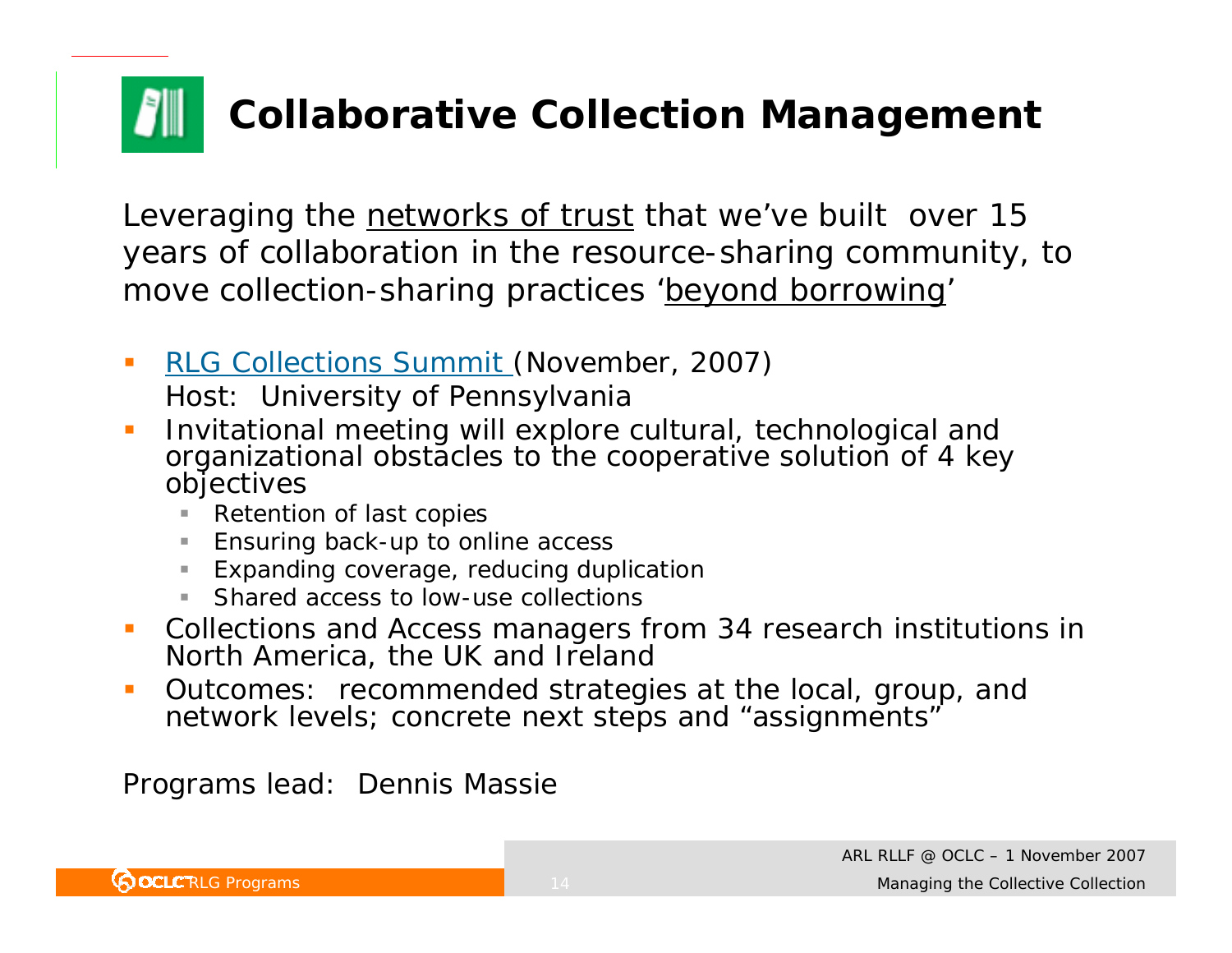#### **"Shared access to low-use collections"**

| Approaches                                                                                                                      | <b>Obstacles</b>                 |  | <b>Measures of Success</b>                                                            |                                 |
|---------------------------------------------------------------------------------------------------------------------------------|----------------------------------|--|---------------------------------------------------------------------------------------|---------------------------------|
| physical                                                                                                                        | $\blacksquare$ loss of           |  | Collections                                                                           | Access                          |
| consolidat<br>■ 'virtual'<br>consolidation                                                                                      | rship<br>$\sim$ 3 of<br>browsing |  | increase<br>coverage,<br>reduced cost                                                 | ect,<br>uni ediated<br>delivery |
| <b>Strategies</b><br>· fully disclose local and gr<br>· implement single-copy po<br>monitor system-wide usa<br><b>Solutions</b> |                                  |  | rage collections and services<br>o de-duplicate at ingest<br>stablish optimal overlap |                                 |
| Local<br>policies                                                                                                               | Group<br>• coordination          |  | Global / Network<br>registries                                                        |                                 |